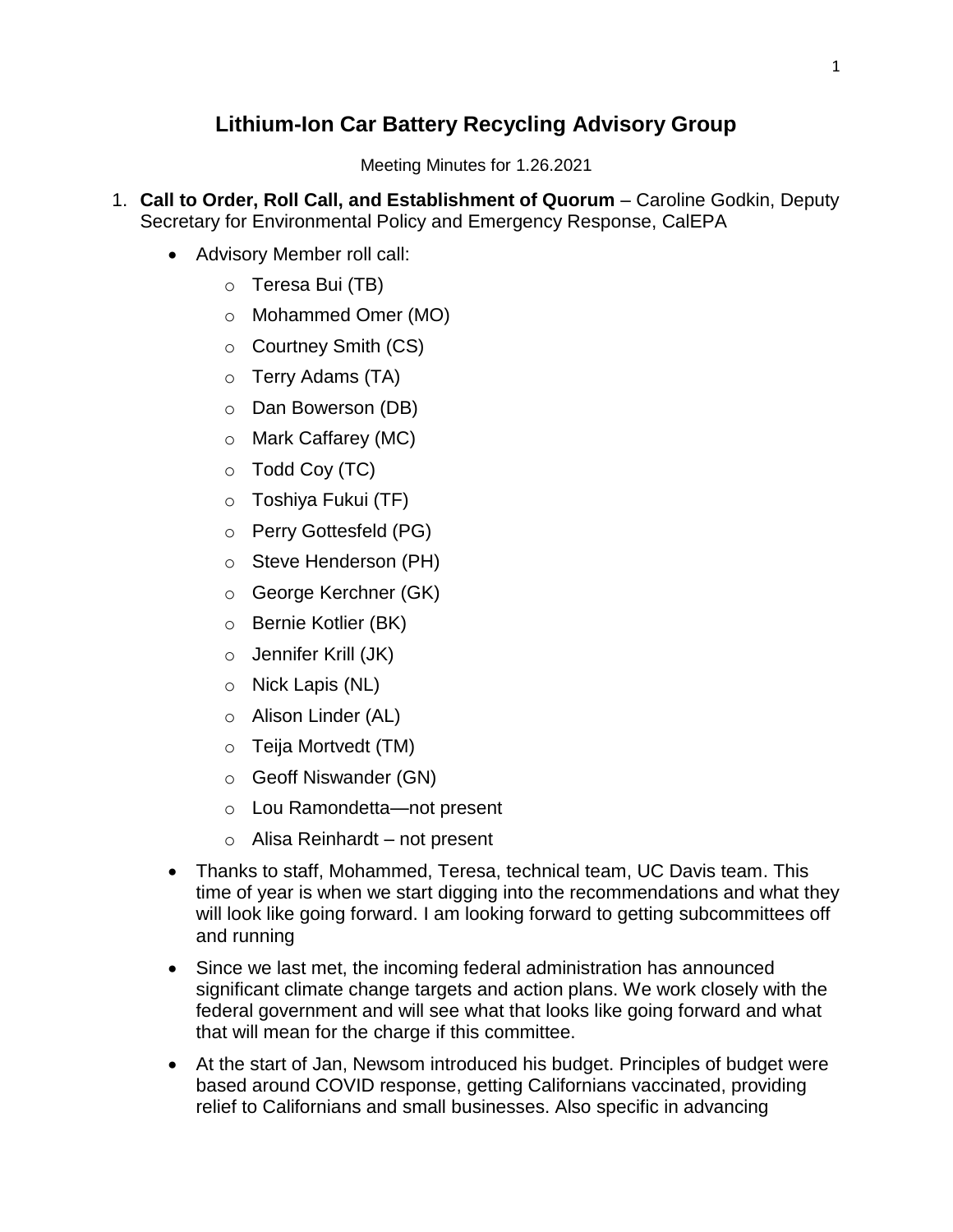equitable economic recovery, which is important for the work of this group; how can the recommendations we make support broad-based equitable economic recovery? Budget also entails fiscal stability for DTSC; 300 million investment for cleanup of legacy haz waste communities. Commitment to further circular economy goals and advance EPR policies at CalRecycle

- o CS: Part of economic recovery package focuses on rapid transition to ZEV transportation, including a \$1.5B budget to go towards supporting ZEV sales mandate. \$1B will go towards charging and refueling infrastructure, \$.5B to clean vehicle technology. The focus is getting to scale and accelerate private capital investment. I will send out the budget summary in greater detail.
- o Link to budget: [http://www.ebudget.ca.gov/2021-](http://www.ebudget.ca.gov/2021-22/pdf/BudgetSummary/ClimateChange.pdf) [22/pdf/BudgetSummary/ClimateChange.pdf](http://www.ebudget.ca.gov/2021-22/pdf/BudgetSummary/ClimateChange.pdf)
- Meeting is being video recorded and draft minutes will be uploaded. If anyone wishes to make a comment please note it in the chat. There will be opportunities for public comment. Please note in the chat or email [calepa.workshops@calepa.ca.gov](mailto:calepa.workshops@calepa.ca.gov)
- *2.* **Review and Potential Approval of Draft Minutes from December 14, 2020 Meeting** - *Mohammed Omer, Engineer, DTSC*
	- [skipped due to technical difficulties, but minutes were approved under item 4]
- *3.* **Interim Updates** *Caroline Godkin, CalEPA*
	- CG: Do any AG members have updates they would like to share? Courtney will start off by talking about grant program
	- CS: The California Energy Commission oversees grant programs, including the Epic grant. Grant solicitation will be focused on increasing economic viability of recycling methods to recover materials and reuse them in manufacturing. We expected solicitation and award amount to be \$2mil; expect 2 awardees. There is an open call for applications. Priorities are to scale direct recycling processes; evaluate performance of batteries made with recycled materials; conduct environmental and economic analyses that can improve recycling processes. First deadline is Jan 28, March 15 is final application deadline. Workshop held Jan 21 was recorded. Grant is open to public and private entities.
		- o Link to grant description: [https://www.energy.ca.gov/event/2021-](https://www.energy.ca.gov/event/2021-01/pre-application-workshop-gfo-20-308-research-and-development-high-value) [01/pre-application-workshop-gfo-20-308-research-and-development](https://www.energy.ca.gov/event/2021-01/pre-application-workshop-gfo-20-308-research-and-development-high-value)[high-value](https://www.energy.ca.gov/event/2021-01/pre-application-workshop-gfo-20-308-research-and-development-high-value)
- *4.* **Presentation on Used Vehicle and Spent Lithium-ion Battery Exports** *– Perry Gottesfeld, Occupational Knowledge International*
	- I have a background in public health and been a subspecialist in lithium-ion impacts.
	- We have not talked about vehicle exports and how they will affect battery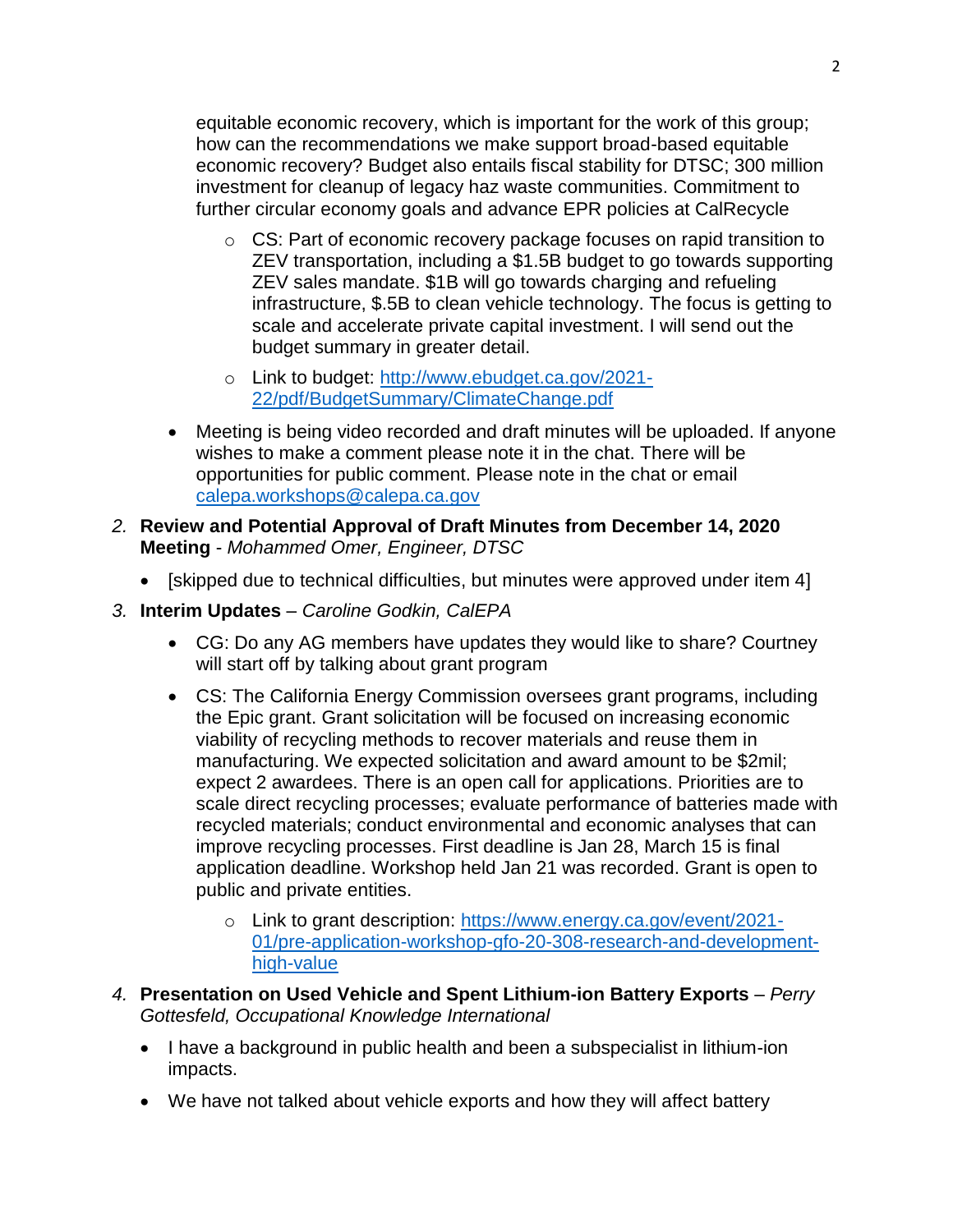recycling and EV EOL

- The UN Environment Programme Report
	- o EU, Japan, and US are largest exporters (about half from CA)
	- o Huge growth of vehicles in developing countries, most of which are used vehicles
	- o Recommendations on countries to increase incentives for used vehicles that are electric and hybrid.
		- **If** Ignores the hazards of these batteries
	- o Hybrids and EVs are a growing segment of the used vehicle market
- US is also a significant exporter of new EVs
	- $\circ$  In 2019, US exported 200,000 new EVS and around 80,000 used hybrid vehicles (10% of all vehicle exports)
- EPA Regulations on exporting spent LIBs
	- $\circ$  US allows for LIB exports even though they are classified as universal/ hazardous waste
	- o Batteries may be exported to any facility that is "operating or authorized to operate" in the country
	- o Exporters must notify EPA of intent to export Universal waste. EPA gets written consent from receiving country
		- **The EPA gets this from the embassy in DC, not from an** environmental authority
	- $\circ$  After acknowledgement, there is confirmation of receipt from contractual receiving party, then submission of electronic export information
	- o Not required: confirmation of recovery or disposal, use of specific customs code for reporting and RCRA hazardous waste manifest
- Conclusions: exports of both new and used EVs and hybrids are significant and likely to grow. We are likely to see larger numbers of used LIBs. State policy may not influence exports but it is important that they are taken into account
- Questions
	- $\circ$  GK: Where did the export data come from? Re: LIBs and hazardous and universal waste, it is still an open question whether EV LIBs are hazardous waste
		- PG: Universal waste classification is taken from EPA, consistent with what we heard from California authorities. Sources are on the slides.
		- GK: I disagree about hazardous waste classification but we can talk about that offline.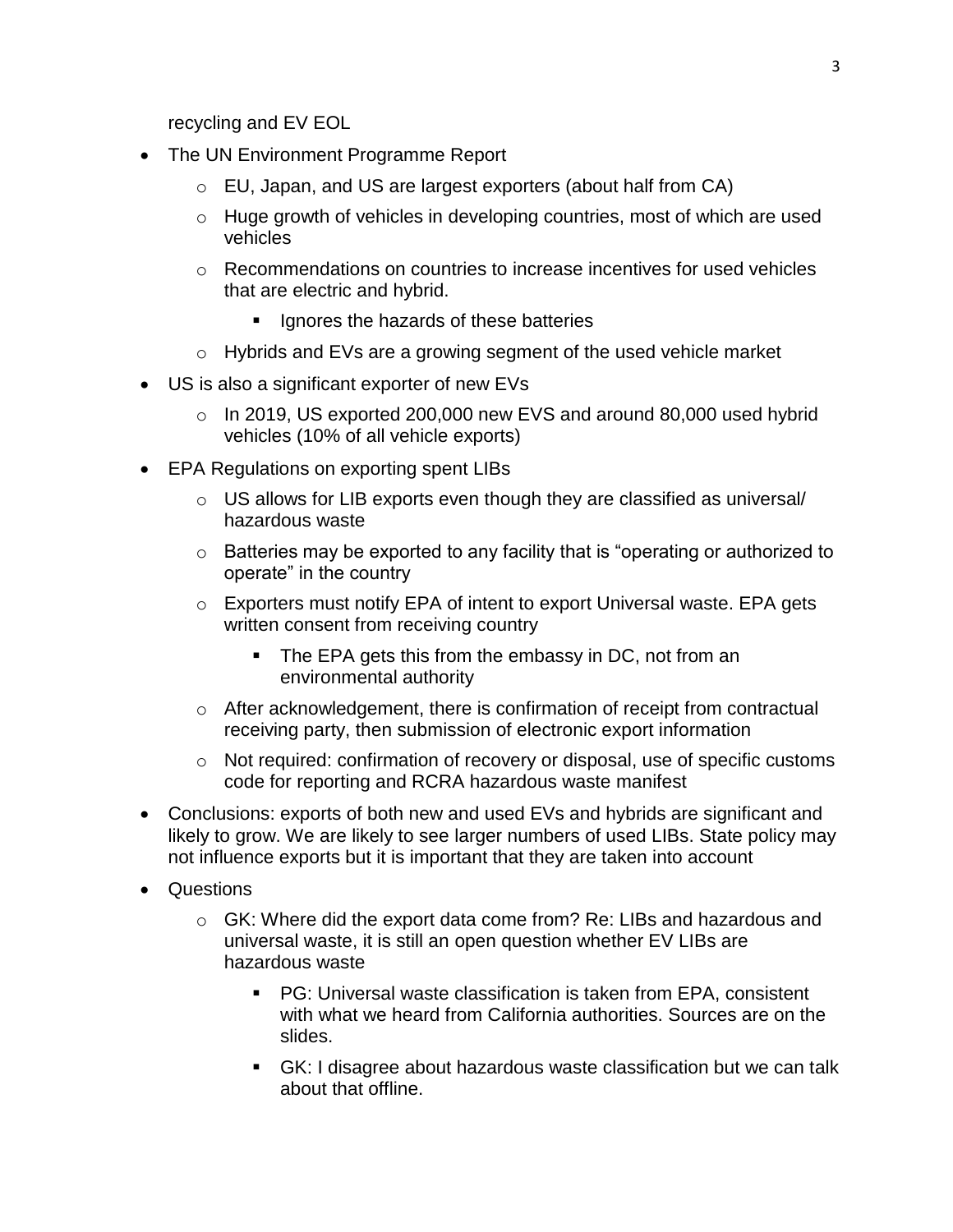- $\circ$  NL: We should factor this in, we have control over what we export as a state. Under the covered electronic waste program we prohibit export to non-OEC countries or countries where it violates local laws to accept it. It would be a violation under the Basel convention unless it has been officially sanctioned on our side. I hope our recommendations factor in some kind of tracking to make sure we are not creating bad conditions overseas.
	- PG: Thanks, I agree
- $\circ$  BK: My question is about the ratification of the treaty. What is the time period when it would have been ratified by the treaty and is it likely that it might be ratified with the new administration?
	- PG: It has existed for 20 years but has come into effect more recently as more countries have ratified. I don't know if there is interest in the federal gov to take this over the finish line but it is an embarrassment that the US has not done so.
	- NL: California does have a resolution urging Congress to ratify the legislation
- $\circ$  TF: Just want to comment, this a great presentation. I know from the OEM perspective, one of the challenges is when batteries are exported to countries that were not intended markets, then customers require support and parts.
	- PG: Adds to what we talked about at the last meeting—for those dealing with vehicle at EOL it's difficult
- o Bradley Smith: If a battery is used, shipping it is a hazardous material but not necessarily a hazardous waste. There is a distinction between spent vs used batteries.
- MO: Approval of draft meeting minutes? Silence taken as approval, minutes approved
- 5. **Presentation on Updated European Union Battery Directive**  *Willy Tomboy, Recharge*
	- EU Directive on batteries has existed since 2006, there is also regulation on recycling efficiency that has existed since 2012
		- o Recycling efficiency also applies to EV batteries, but Lithium batteries were not addressed in 2006
	- Difference between Directive and Regulation
		- o Directive is published in European Journal then must be implemented by member states
	- 3 categories of batteries mentioned in Directive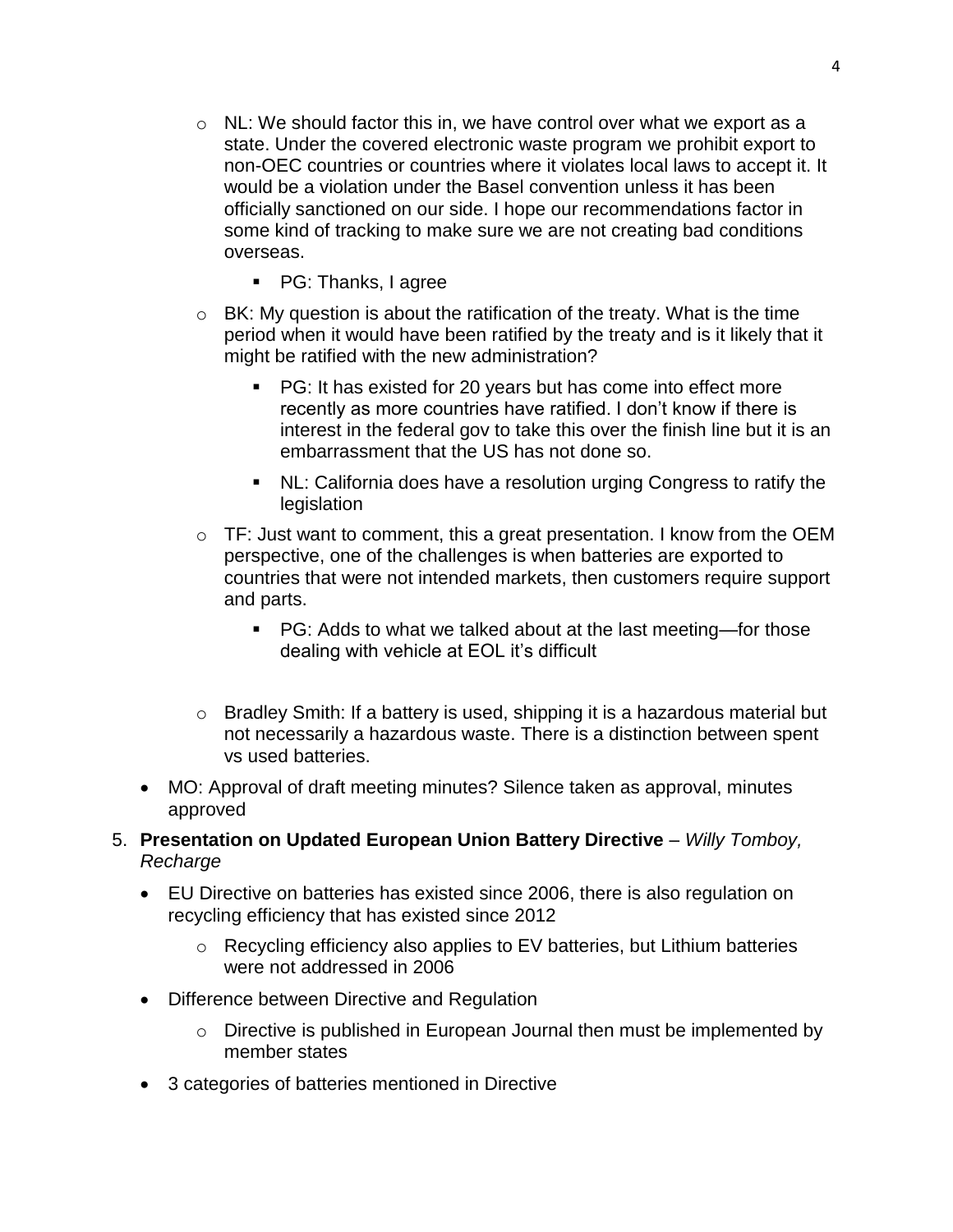- o Portable batteries
- o Automotive batteries (starter batteries)
- o Industrial batteries
	- **IF** In upcoming changes, an EV battery will have a new definition. Currently they are considered industrial batteries.
- Collection vs. take back
	- o Collection means member states shall ensure appropriate collection schemes are in lace for waste portable and automotive batteries
	- $\circ$  Takeback means producers shall not refuse to take back waste industrial batteries at no cost
		- **IMPORTER 1999** Importers have producer responsibility
- Recycling efficiency targets
	- o 65% for Pb acid
	- o 75% for Nickel cadmium
	- $\circ$  50% for other batteries (inc NiMH and LIB)
	- o Proposal is to increase targets to 65% in 2025 and 70% in 2030
- EPR
	- $\circ$  The one putting a battery on the market is considered the producer (i.e. that includes the importer)
	- o That means they must report batteries placed on market to authorities, batteries collected, battery take back, batteries recycled, demonstrate recycling efficiency
	- o EPR can be transferred to a third party
- Collection & Recycling Organization (CRO)
	- $\circ$  Operate on behalf of producers, responsible for meeting objectives and promoting collection/take back. Work closely with authorities
	- o Most importers are linked to Febalato in Belgium
- Battery strategies and priorities of the EU commission
	- o Extend product life of batteries as waste prevention measures
		- Keep value added as long as possible and eliminate waste
		- Member states shall promote reuse and extension of lifespan
- There are a number of measures that will be taken in the recast of the Batteries Directive (graphic on slide 10). Include legal provisions on second-life, EPR, LCA, performance and lifetime requirements, classification and definition, new collection targets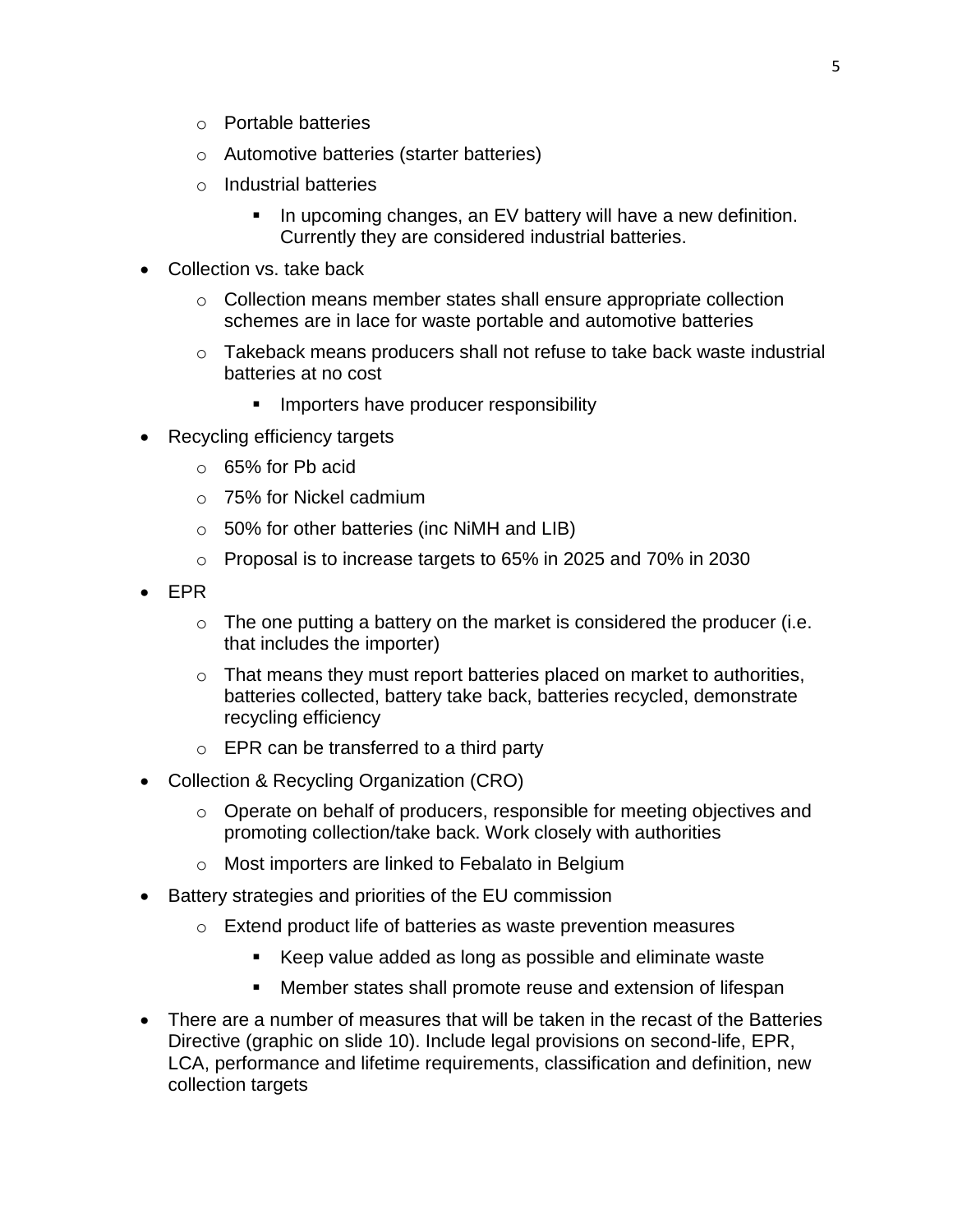- Measure 2: Second-life
	- o No definition of second life in current directive
	- o M2 will introduce new
	- o Distinct from reuse
	- $\circ$  Repairing, rebuilding, remanufacturing, reassembling  $\rightarrow$  batteries can be marketed as exchange units
- New regulation to be implemented in the EU as of Jan 1 2022 with specific objectives through 2022-2030
- Summary: what is needed
	- o Doing away with regulatory grey zone is necessary to develop second life business
	- o Useful & descriptive def of second-life/repurposing included
	- o Necessity of early diagnosis to determine tipping point between product phase and waste phase
	- o Decide on moment of transfer of ownership or change of application to determine EPR
	- o Ensure traceability throughout complete life cycle (from production to recycling)
	- o Ensure safety, quality, and consumer protection requirements
- Questions and comments
	- $\circ$  MO: interesting that there is no legal definition of second-life, which is often interpreted. EU seems to be struggling with transfer of ownership, which we have also been working on. Can you comment as a private citizen on what the bias is from transfer of ownership?
		- WT: From an OEM perspective, they want a clear transfer of ownership because they want to make sure their batteries are used for intended purpose. If someone starts using the batteries for something else and there is an incident, OEMs don't want to be liable. We are starting to see business agreements between OEMs and repurposers or recyclers that ensure batteries that have been placed on the market. BMW and Daimler are remanufacturing their batteries for stationary storage applications. From a recyclers point of view, they want to see batteries classified as waste immediately so they go directly to recycling. So it depends which angle you look at things. Overall when I look at the whole value chain, what the EU is trying to do makes a lot of sense. They address industrial batteries used in EVs, they address micromobility batteries with a collection target for e-bikes. There are still problems of course but they are going in the right direction. There is more harmonization with other regulations; i.e. chemical regulation in production. From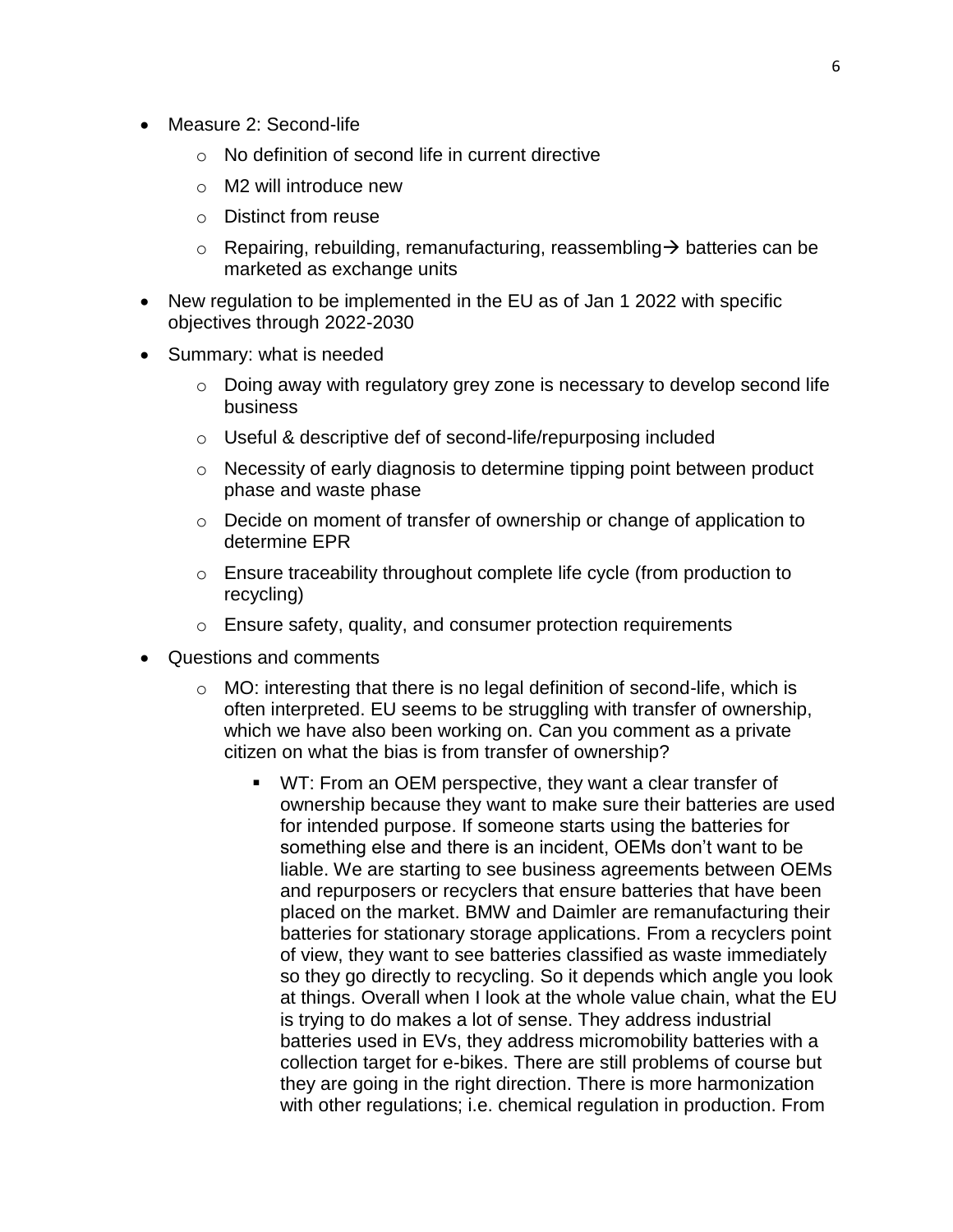an environmental perspective things are moving in the right direction

- $\circ$  PG: What is the process for addressing the issues you pointed out that need to be resolved?
	- WT: I made this slide some time ago and in fact all the issues are being addressed in the new regulation that we will have as of Jan 2022. The rollout of some of these items will probably take until 2030 or even 2035.
- o PG: Are recycling efficiencies reported by recyclers? Some room for interpretation re: useful outputs
	- **WT:** Recycler has to prove that from the volume input vs volume output, he reaches a certain efficiency. Question is that they receive big batteries, small batteries. In 2012 we did batch trials with specific batteries. Now each recycler has to demonstrate efficiency each year, and producers have to demonstrate the recycling efficiency of batteries they have placed on the market. Calculation is subject to a lot of debate and there is a lot to be improved.
- o BK: Good presentation, thank you. My question is the tension between the societal objectives that repurposed batteries are safe and to make sure that batteries are repurposed and that the cost and testing do not create a burden that impedes the deployment of repurposed batteries. How is this handled in Europe?
	- **WT:** I have been looking into repurposing for the last ten years. Why do people repurpose EV batteries? It is to reconvert them into stationary applications. The thing is those batteries are high tech, high quality, very expensive, so they last a long time—almost lifetime of vehicle, 10-15 years. Imagine I have a 10 year old battery and then I repurpose it and bring it back on the market, knowing there is a revolution going on in battery technology; how will batteries be 10 years from now? Will it be interesting for me as a consumer to buy a repurposed battery vs a new battery? Exchange units are usually sold 35-40% below price of new unit, so that's a key to the economics of repurposing and I'm not sure how that will look 10 years from now. I think there will be business but I'm not sure how big it will be .
- o BK: Is there a testing requirement?
	- **WT:** When you place a new battery on the market you have to go through UN testing procedures.
	- GK: I will speak to UN 38.3 requirements in my presentation, it's key.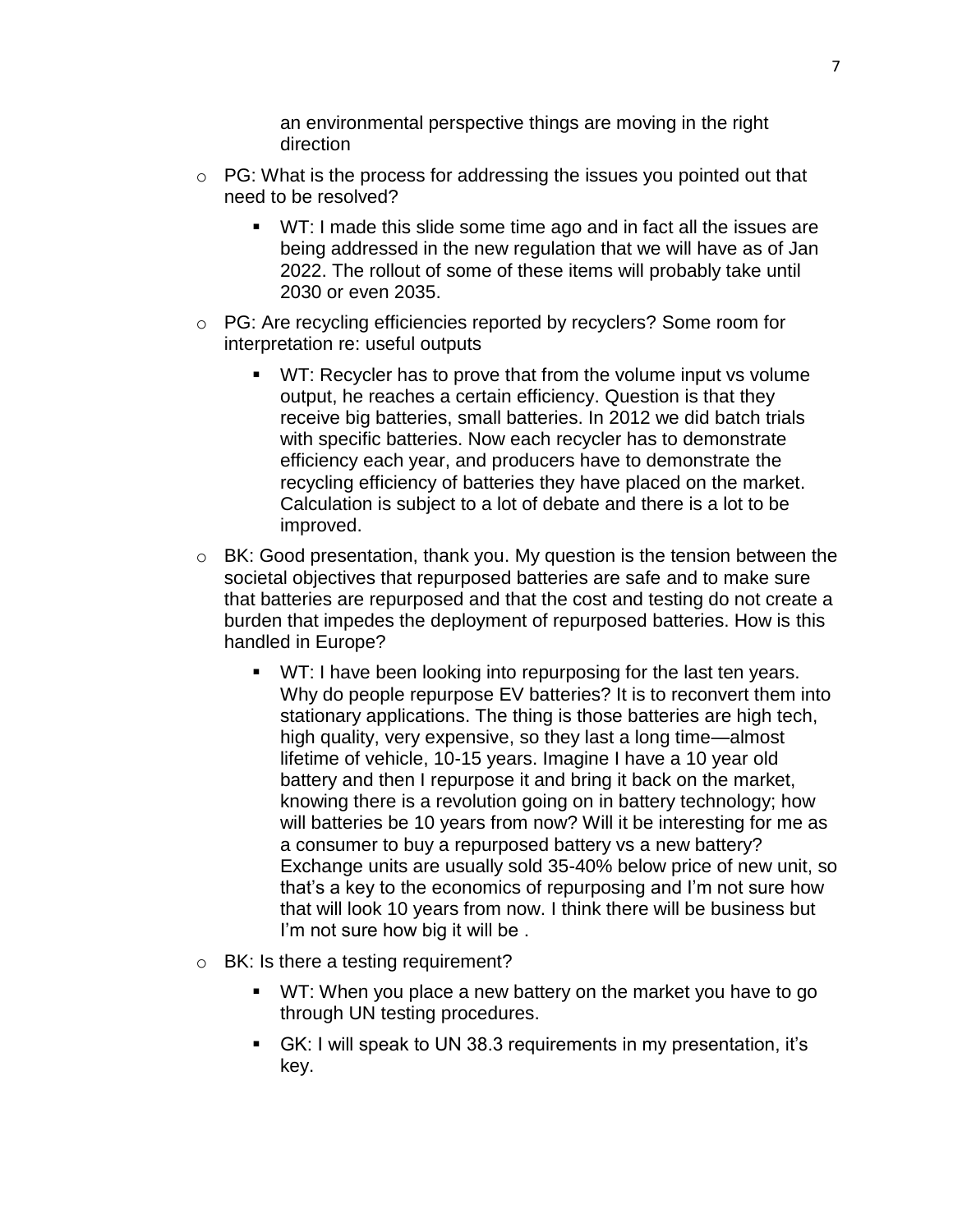- $\circ$  TB: You touched on the extension of product service life, are there expectations for manufacturers putting a warranty on products? Any discussion on design-for recycling?
	- GK: We used to talk about DFR. There are so many options—you can have a smaller battery with a lower range, a larger battery at a higher cost. They are starting to market batteries like they used to market engines. OEMs want to sell cars and spare parts because they want to make money. I don't know. It's an interesting question but I don't know.

MO: We also had a question if second life batteries include batteries that are produced for another use.

- GK: Yes, it typically refers to batteries that are taken out and used in stationary storage. We are also seeing hobbyists taking EV batteries and putting them in antique cars. I think this is dangerous, I find this an unhappy development and I'm not sure how regulations will deal with this. These are exceptional cases and the bulk of repurposing will happen from OEMs and in B2B contracts. In the US, Dirk Spiers has B2B contracts with most OEMs
- o DB: Thanks, I'll be quick. In terms of process for the EU, you mentioned regulation was released 2 weeks ago.
- o WT: It was a proposal, not a regulation
- o DB: That was my question—what is the process
	- WT: The commission issued the proposal, the proposal goes to European parliament, they can make recommendations, the commission reads it and can accept changes or not, it will go back and forth. European council also talks about it and gives advice. But normally with this proposal which is nearly 70 pages long, I do not see a lot of difficulty and I think the proposed time target for Jan 1 next year is achievable.
- $\circ$  TC: First I want to say I agree with you about second use, it is a challenge to be certain. In the US, UL came up with a certification for companies that wanted to reuse batteries in stationary storage. Does Europe have any such program maybe through the CE or another body that may be looking at this?
	- WT: Standardization bodies have been looking into this as well. For example we have used the UL definition of repurposing. Also looking into standardized practices for diagnosis and making design more uniform
- o MO: Now we will shift to an industry presentation on relevant regulations
- 6. **Battery, Automotive, and Recycling Industry Presentation on Applicable Regulations** *– George Kerchner, Executive Director, PRBA – The Rechargeable Battery Association; Todd Coy, Executive Vice President, KBI Recycling*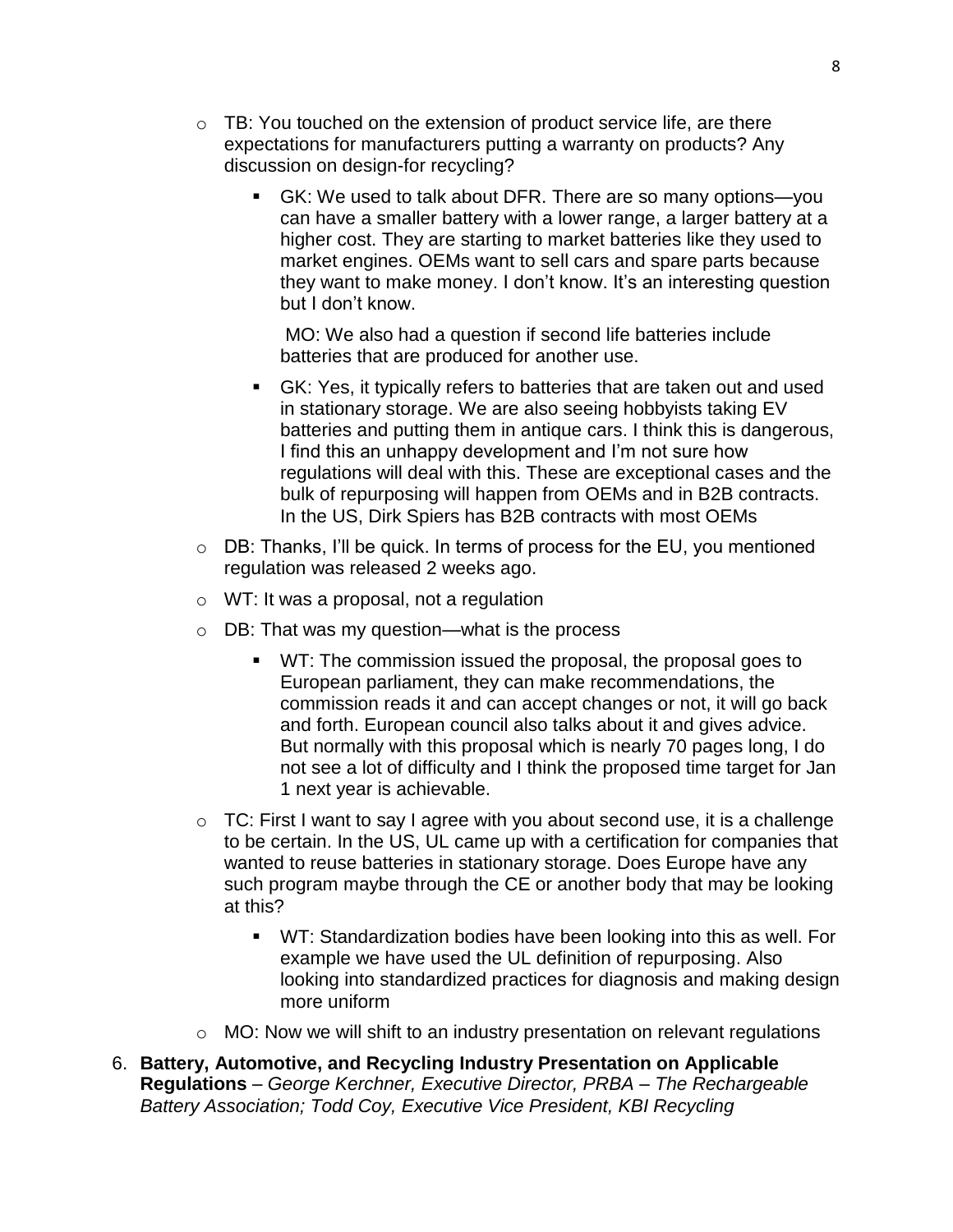#### **A. Presentation from George Kerchner**

- This is a great opportunity and good timing as we head into subcomittees
- Start with DOT regulations
	- $\circ$  LIBs and battery powered vehicles are regulated as Class 9 hazard materials
	- $\circ$  Hazmat regulations are applied consistently across all 50 states which promotes interstate commerce
- Test and criteria are specified in subsection 38.3 of the UN manual of tests and criteria
	- $\circ$  Cell design goes through a series of tests, then batteries are subject to a series of tests, then modules + packs could be subject to additional tests. This is an internationally recognized standard.
	- o Every cell or battery in the market is subject to these tests
	- o It's a paper trail to track how batteries are moved
	- o modified batteries will be subject to 38.3
- If you compare lead-acid to LIBs, they are subject to exceptions that facilitate transportation and collection of waste batteries.
- Failure to comply with HMR may result in civil penalties of up to \$83.439 per day per violation. Federal Motor Carrier Safety Admin and states have separate regulations that mandate driver training, licenses, registration of vehicles for transporting hazardous materials
- Damaged and defective Li-ion batteries, 49 CFR 173.185(f)
	- o Necessary because otherwise it was impossible to move damaged batteries without special permission
	- o Three biggest challenges:
		- Assessing whether battery is damaged/defective
		- Securing costly packaging that meets HMR requirements
		- Cost of transporting battery
- International Fire Code and LIBs
	- o IFC in 2024 will impact companies that store LIBs
	- o Facilities will likely require:
		- **Permits from local enforcement authorities having jurisdiction**
		- Fire safety plans
		- Automatic fire detection & alarm systems
		- **Compliance with new construction mandates**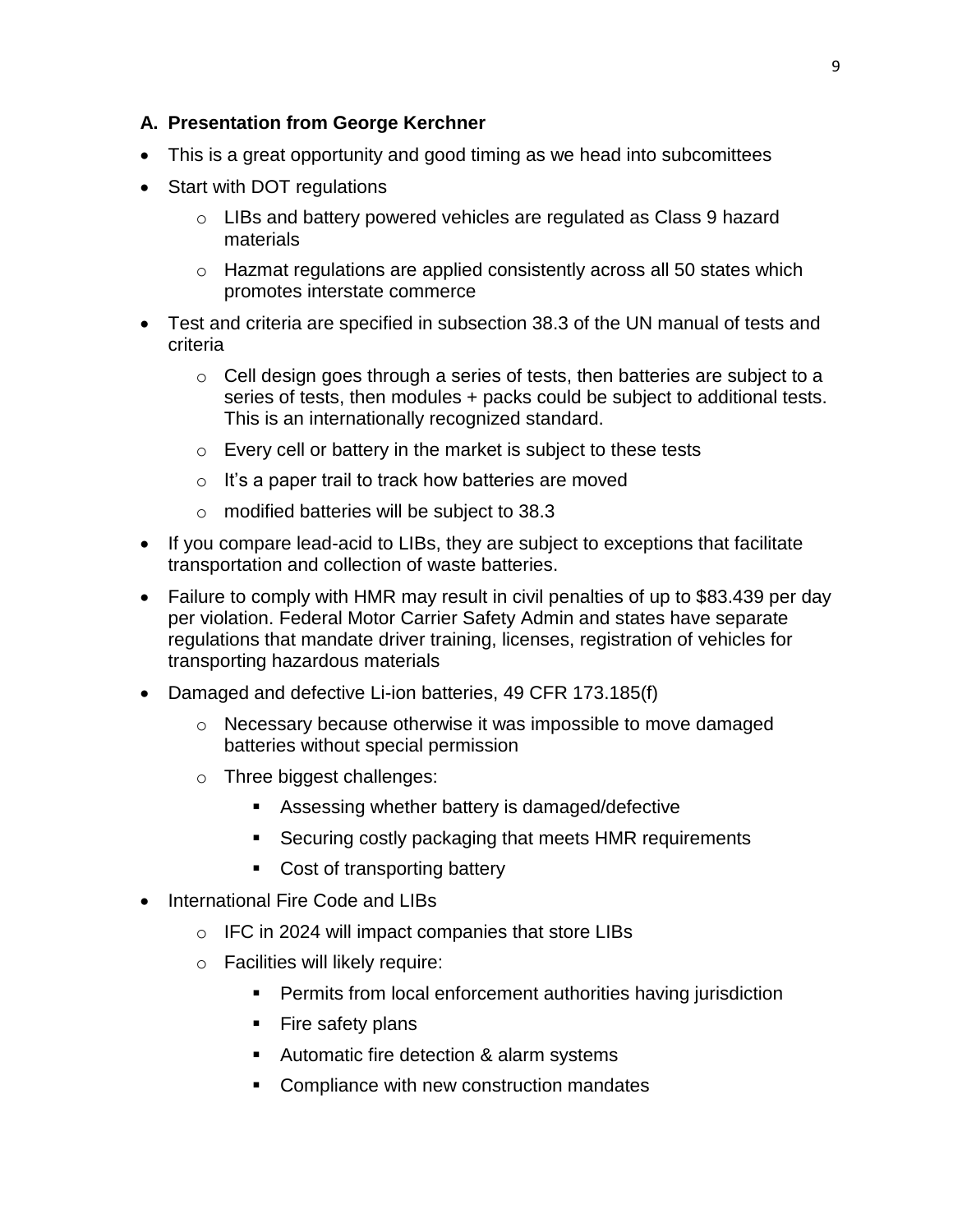- o Limits on outdoor storage
- Hazardous waste, secondary use, refurbishing, remanufacturing
	- o Definitions of refurbished/remanufactured (used for same purpose) vs. repurposing/second life from EU proposed battery regulation, 2021
	- o What are the TSD permitting implications? What are the UN 38.3 battery certification implications? Repurposers should be required to meet those requirements and be aware of this
- EU Battery regulations
	- o They have been effective at modifying dangerous goods transport to provide regulatory relief and facilitate collection and recycling
- Summary
	- o OEMs are working with battery recyclers and have existing arrangements to collect & recycle LIB EV batteries
	- $\circ$  A mandatory EPR program with unrealistic mandates will create obstacles
	- o Significant uncertainty remains over how refurbishing/remanufacturing LIB EV batteries would impact an EPR program
- Questions
	- $\circ$  TC: New information for me about Netherlands, and the member states that have adopted regs for LIBs. Do you know what they are being regulated for?
		- GK: I don't know, good question
	- $\circ$  BK: Question about differences between UN 38.3 and the UL standard?
		- Biggest difference is that UN 38.3 is mandatory for any market that is placed on the market. UL standard is not mandated
		- Can't speak to specific differences, not familiar enough with UL standard
	- o NL: Question about last slide—you suggest that an EPR with unrealistic mandates will hinder recycling. Can you explain what you mean?
		- GK: Because we have these grey areas about how we would calculate recycling rates for EV batteries, trying to develop a recycling rate recognizing that many batteries are exported or broken down and the OEM may be out of the picture, how to come up with a recycling rate with so many variables would be an enormous undertaking. In the EU, the only thing required is recycling efficiency
		- NL: So the tracking is the problem?
		- GK: yes and who would be responsible at the end of life, especially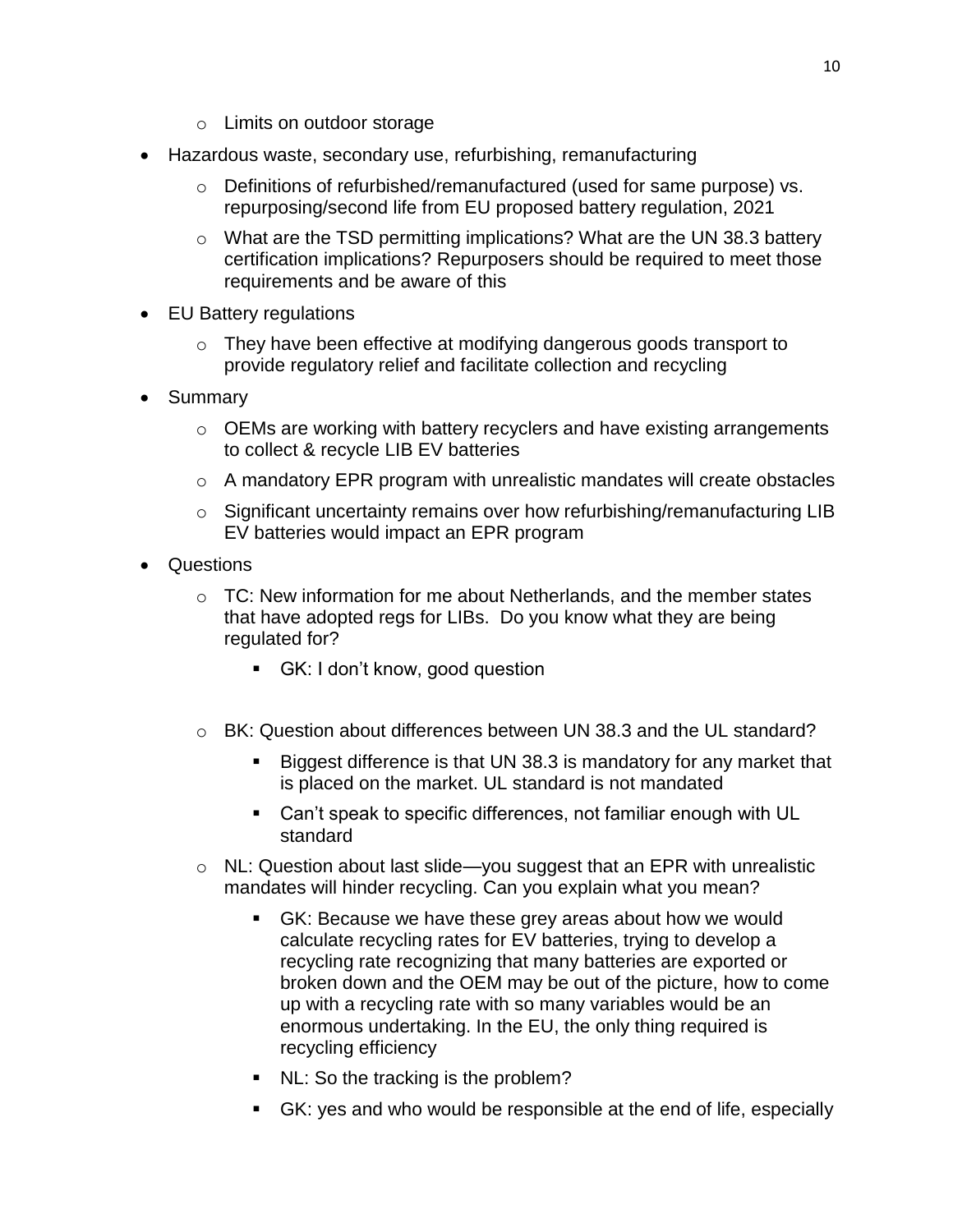if you repurpose. Factoring that into a collection and recycling rate, is an enormous challenge. We're better going to recycling efficiency for batteries.

- NL: So would the suggestion be that we require an efficiency rate for facilities but require that batteries go to those facilities? For example, we mandate that all batteries go to facilities that have met those efficiency requirements?
- GK: No that is not what I mean, recognizing that recycling is lacking here, but if we are going to measure anything, recycling efficiency would be easier to address than collection & transportation
- $\circ$  MO [reading comment in chat from Lauren Roman]: UN 38.3 is about transportation, UL standard is about safety and performance
- $\circ$  TA: Does DOT distinguish between used and new batteries? We seem to be dancing around this.
	- GK: There is nothing in regulations, either US or international, that distinguishes between new and used. There is a provision in 49 CFR for batteries shipped for disposal or recycling.

#### B. **Presentation from Todd Coy, KBI**

- KBI is located in Anaheim, CA. Permitted to manage batteries in CA. Do not recycle batteries, or smelt, shred, refine
	- o Demanufactures batteries and returns lead to secondary markets
	- o Established offsite facility in Brea to support OEMs. Provides
		- **Dealer support**
		- New battery warehousing
		- Repair on large battery packs
		- **Provide DOT compliant battery pack transportation logistics**
		- **Provides collection and consolidation for downstream partners**
- Dispelling myths
	- o Recycling exists in North America and more capacity is projected to come online over time, we don't know what the recycling rate but is greater than 5%, it is unlikely that EV batteries will end up in municipal waste
	- $\circ$  Industry is working on closing supply chain and creating circular LIB economy
	- o Technology adoption remains fluid
	- o Many OEMs have developed programs for managing EOL batteries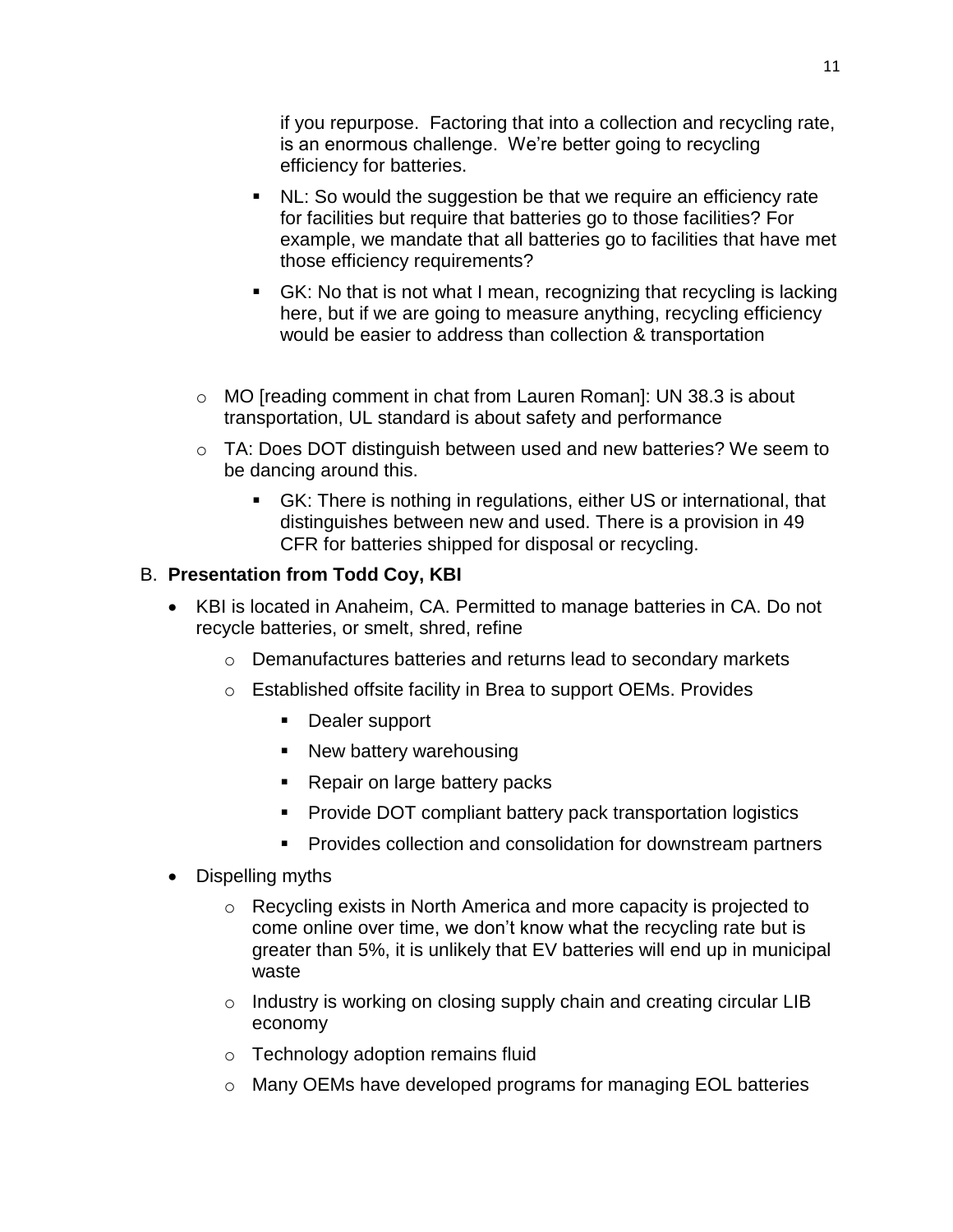- Important to understand relationship between dealers and OEMs
- o EV market is growing and chemistries are changing
- o A lot of batteries are shipped from Brea, CA to Trail, BC
- In California
	- o There are no permitted LIB recyclers
	- o There are many facilities that collect batteries, mainly e-waste processors
	- $\circ$  There are 2<sup>nd</sup> use companies being developed
	- o Most collectors operate as a universal waste handler
		- Notifications to the state
		- **EPA ID number issued**
		- No treatment or processing
- California regulation
	- **LIBs are a California regulated hazardous waste**
	- Recyclers would be considered hazardous waste treatment and subject to hazardous waste operation permitting requirements (part B permit status)
	- **Part B permitting in California** 
		- Issued by CA EPA for hazardous waste treatment activities
		- Renewal for existing facility averaged 4 years to take (2) years after submission for their review) and they operate still in this grey area
		- New facility permit (7 to 10 years)
- New opportunity
	- o R&D of high value recycling pathways for LIBs
	- o Development of direct recycling technology for reuse in cathode materials
	- o Challenge may be for proof-of-concept processing for commercialization
		- They proposed a pilot recycling project with Duracell and it was discontinued bc there was no regulation that would allow for a proof-of-concept
	- o They assume most EVs sold in CA will reach EOL in the state
- I am a CA native and protecting the state is the top priority but this is an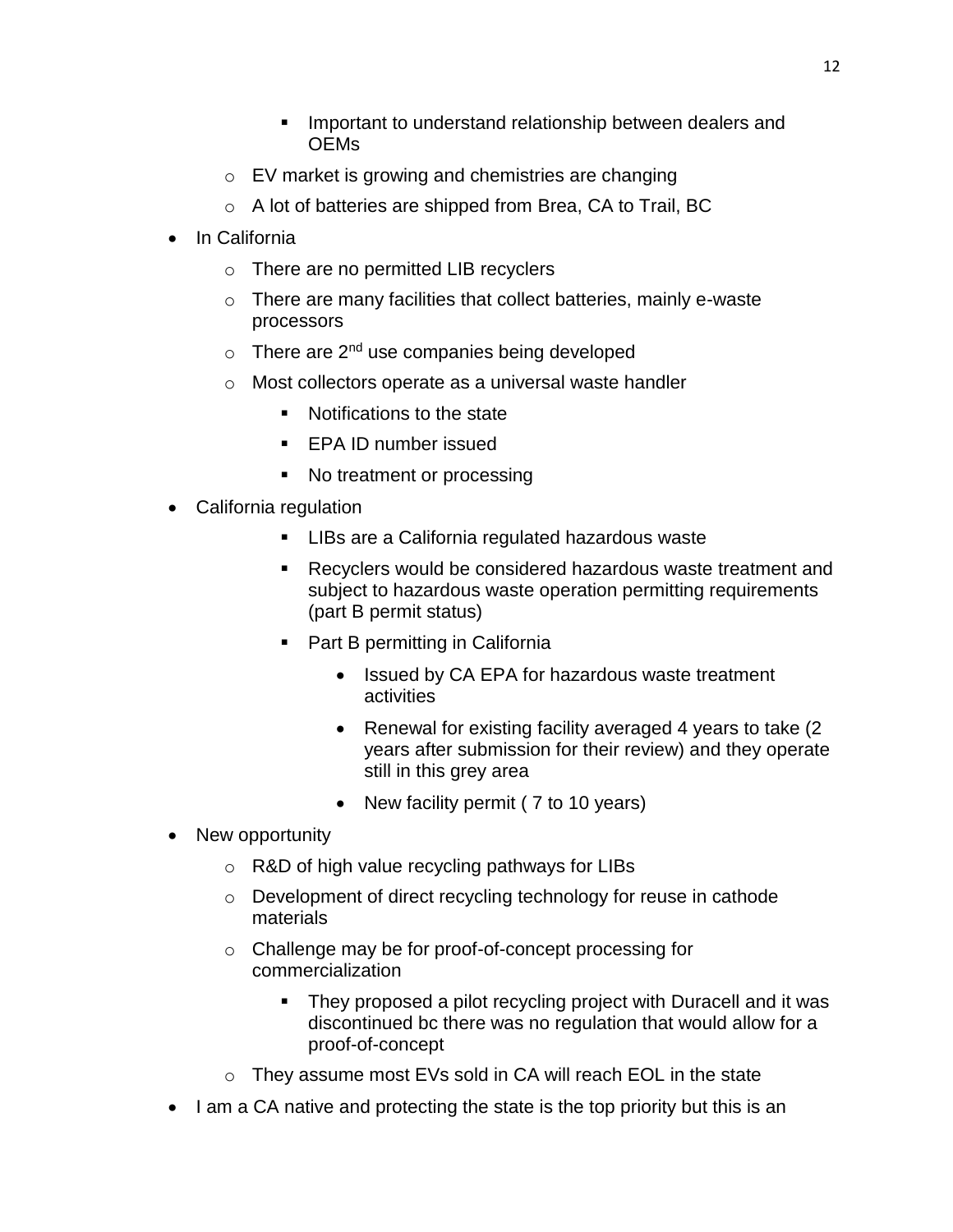opportunity to look at policy reform and changes.

- Questions:
	- $\circ$  PG: Can you tell us how much it cost to get the permit and how long it took?
		- TC: The permitting process in California takes a long time and in Ohio they got a quicker response. The process took 12-15 months. Companies are planning to locate in Nevada
	- o DB: Are there regulations or requirements that would prevent you from recycling LIBs and other battery types in the same facility?
		- California requires a permit modification to incorporate lithium treatment or processing in the state, although we haven't looked at it.
		- **If would be relatively easy to do in Ohio**

LUNCH until 1:00 pacific time

- *7.* **UC Davis Team Introductions and Discussion of Format for Subcommittee Meetings** – *Dr. Alissa Kendall, UC Davis*
	- MO: UC Davis Team are paid experts who have been assisting in this process and should have been formally introduced in November 2019.
	- AK: This will be a short presentation to introduce our role in the subcommittee role
	- Workplan
		- o Each subcommittee will have an assigned facilitator and notetaker from UC Davis.
		- o Subcommittees will nominate a Chair. The Chair will help ensure that the subcommittee is effective in achieving workplan targets
		- o The Chair will collaborate with UCD team on meeting agendas and presentations to AG during quarterly meetings
		- $\circ$  Each subcommittee will report on their progress to the larger group during quarterly meetings
		- $\circ$  The UCD team will be responsible for writing up the results of subgroup discussions and filling in the draft outline and report
		- o Documents will be publicly viewable on Box. Changes and comments can be emailed directly to UCD team, who will edit and reupload the publicly viewable document accordingly.
	- Team introductions
		- o Reuse= Alissa, Recycling= Jess, Logistics =Meg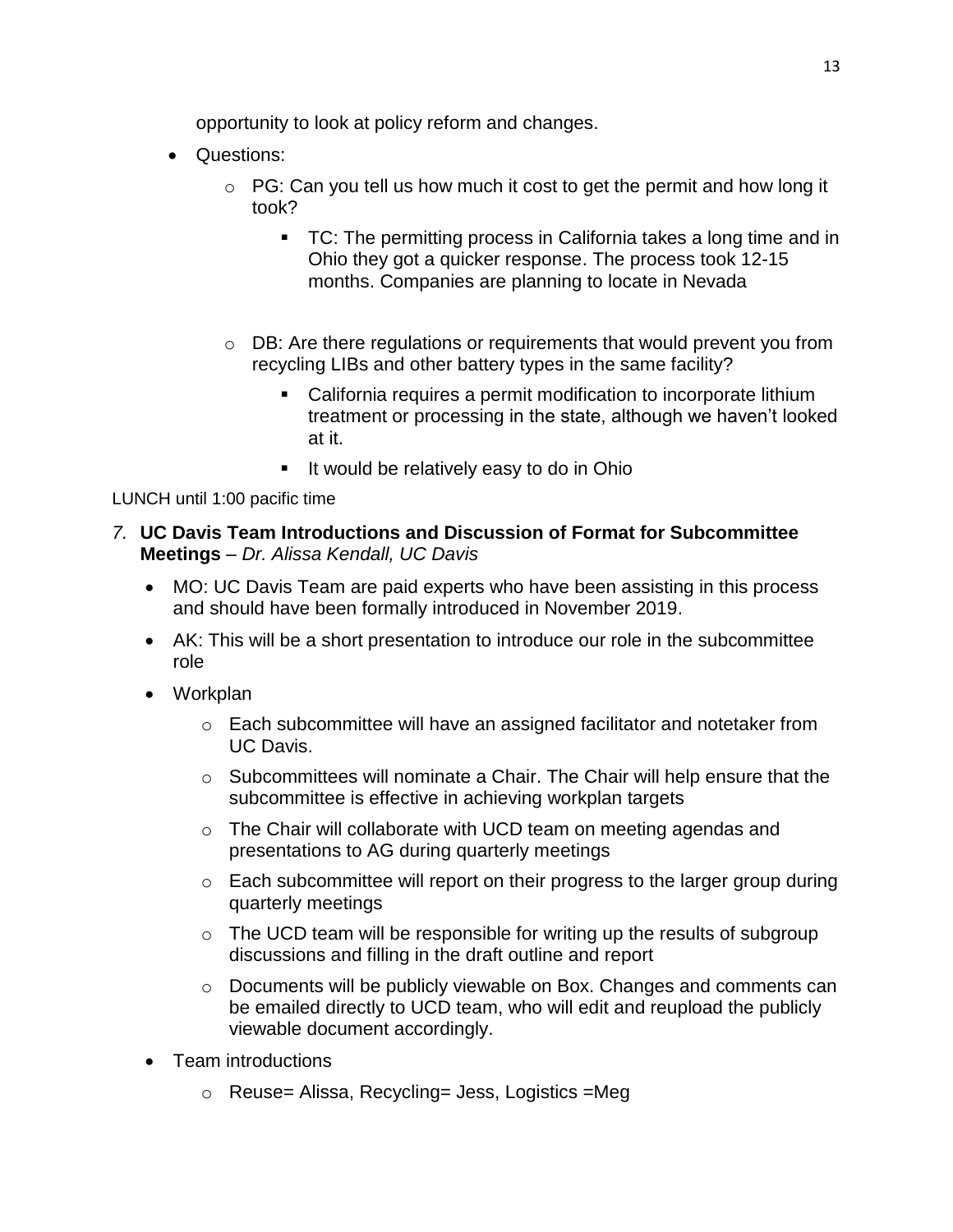- Alissa Kendall
	- o Professor of Civil & Environmental Engineering and Chair of the Energy Systems graduate program at UC Davis
	- o Joint PhD in Civil & Environmental Engineering and Natural Resource Policy from University of Michigan (2007)
	- o Previous experience includes work in automotive engineering on early hybrid and electric vehicles at Ford
- Jessica Dunn
	- o MSc Degree in Economics and Policy of Energy and the Environment from University College London
	- o Private sector experience in wind and battery operations at Customized Energy Solutions and renewable energy economic forecasting at 3Degrees
	- o PhD researcher at UC Davis with a focus on using industrial ecology principles to create sustainable lithium-ion battery end-of-life policy
- Meg Slattery
	- o BA in Science, Technology & Society from Vassar College (2015)
	- o Worked for a rural development NGO in Nicaragua for three years
	- o M.S. in Energy Systems from UC Davis (2020). PhD research focus: Using mixed-methods (i.e. qualitative + quantitative) research to understand the lithium-ion battery supply chain and end-of-life management.
- 8. **Assignments for Subcommittee Membership**  *Mohammed Omer, DTSC*
	- Three subcommittees will be established by the advisory group and then we will go through and self-select
	- Approval of dividing the subcommittees into reuse, recycling, logistics
		- o CG: Aye
		- o TB: Yes
		- o MO: yes
		- o CS: yes
		- o TA: yes
		- o DB: yes
		- o MC: yes
		- o TC: yes
		- o TF: yes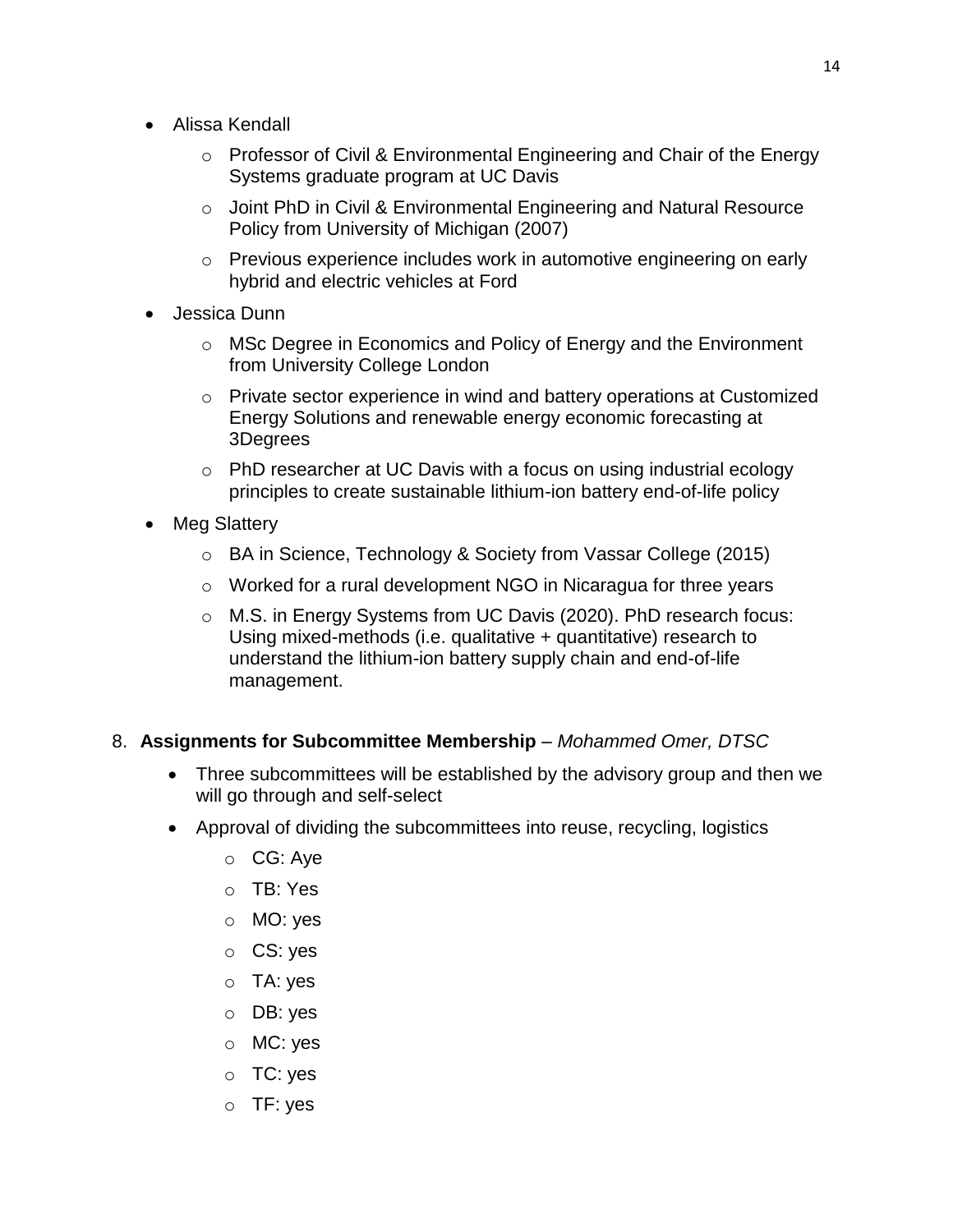- o PG: yes
- o SH: yes
- o GK: yes
- o BK:
- o JK: yes
- o NL: yes
- o AL: yes
- o TM:
- o GN: Yes
- o LR:
- o AR:
- **Subcommittees established by quorum**
- People indicated preference in the last meeting and through a survey with Mohammed, but now we will formally make committee assignments.
- Subcommittee assignments:
- Reuse:
	- (1) Todd Coy
	- (2) George Kerchner
	- (3) Bernie Kotlier
	- (4) Teija Mortvedt
	- (5) Geoff Niswander
	- (6) Alison Linder
	- (7) Lou Ramondetta
- Recycling:
	- (1) Terry Adams
	- (2) Todd Coy
	- (3) Toshiya Fukui
	- (4) Perry Gottesfeld
	- (5) Steve Henderson
	- (6) Nick Lapis
	- (7) Teija Mortvedt
	- o Mohammed Omer
- Logistics: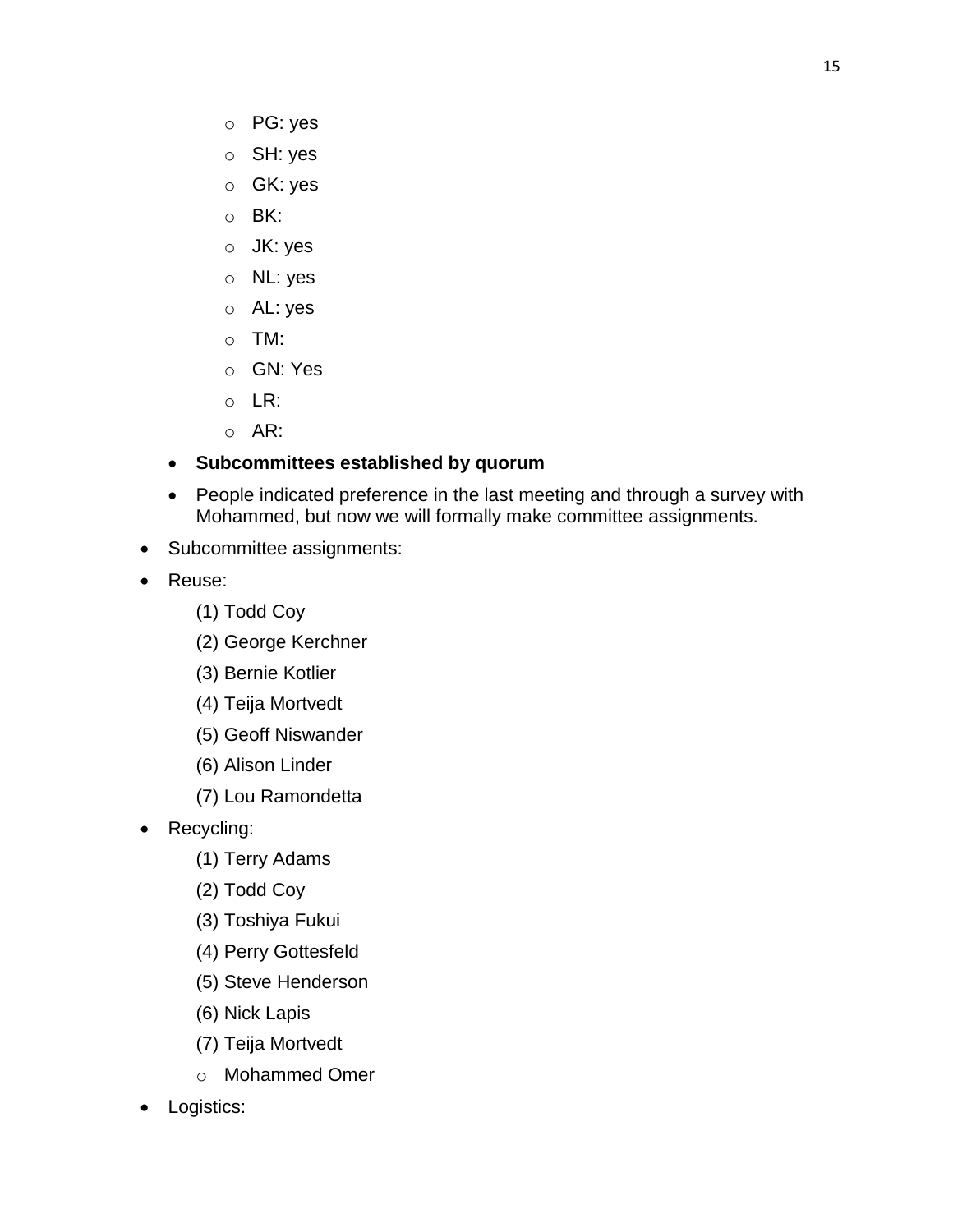- (1) Dan Bowerson
- (2) Mark Caffarey
- (3) George Kerchner
- (4) Jennifer Krill
- (5) Teija Mortvedt
- (6) Teresa Bui
- (7) Alisa Reinhardt
- AK: We will have to schedule meetings with ten days notice
- Questions
	- $\circ$  TC: Meg put the Scope of Logistics in the chat– the same things should be done to define What is the mission statement for each of the groups. Minimize project creep. Important to clarify scope of each group so that we know what is relevant to look at and what is not
	- o PG: Question about drafting, can people provide feedback directly to UC Davis?
		- Clarification that everything needs to flow into UC Davis and then be publicly updated
		- DB: Will there be an opportunity during the meetings to understand what the subcommittee has agreed to?
		- MO: UC Davis will take comments and feedback and present updated drafts at meeting
	- o MO: Chairs will assist UCD team in developing agenda and making sure people reply to emails, Mohammed will notice meetings
	- o MS: The goal and scope of each subcommittee are defined in the meeting materials from last time, but part of the purpose of having a notetaker and facilitator at each meeting is that Jessica and I will be present for nearly every meeting so we will be able to identify potential areas of overlap or conflict between the recommendations of each group
	- o SH: Thank you, the Bagley-Keane has me somewhat intimidated. Will we have watchdogs that make sure we are doing everything correctly?
		- CS: I suggest that you always check if you have any questions because there violating BK can result in criminal charges
- CG: Reminder that if you are not a member of a subcommittee you may attend but not participate in their meetings, and we are operating in this format due to the state of emergency during the pandemic. This may change and we will inform everyone if and when anything changes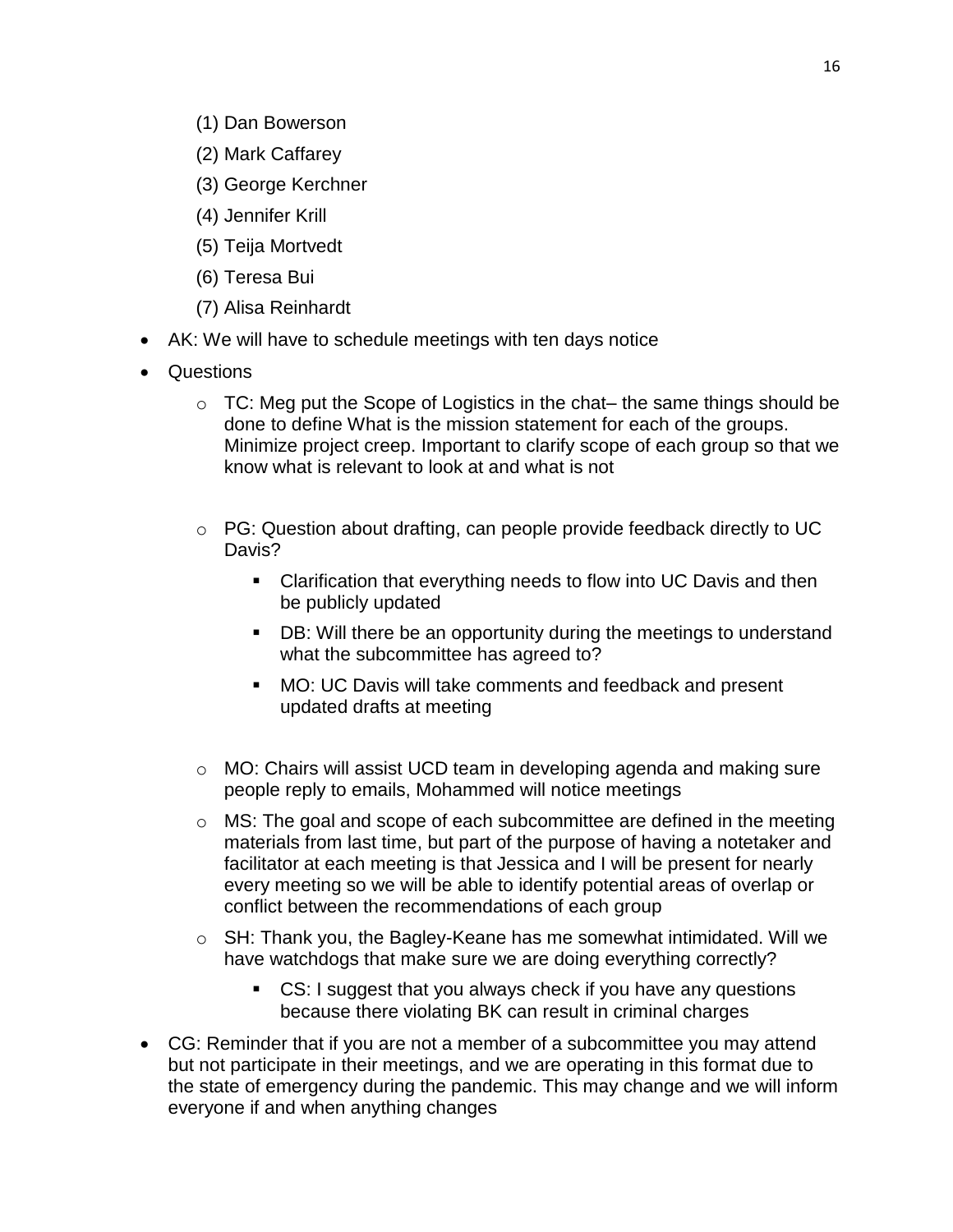- 9. **Guiding Principles for Advisory Group Recommendations**  *Caroline Godkin, CalEPA*
	- The charge to the committee from the statute is that "as close to 100% as possible of LIBs in the state are reused or recycled at end-of-life in a safe and cost effective manner. The policy recommendations shall reflect entire life cycle considerations for lithium-ion vehicle batteries, including but not limited to opportunities and barriers to the resue of those batteries as energy storage systms after they are removed from the vehicle, best management considerations…" [text from bill]
	- Guiding principles
		- o Guide us in creating recommendations
		- o Purpose is to align work around a shared understanding of the group's purpose and create a framework for discussing and evaluating recommendations
		- o The principles are:
			- (1) Make a significant contribution to meeting the goals of the working group
			- (2) Support the implementation of the Governor's Executive Order mandating 100% ZEV sales
			- (3) Support economic recovery of the state equitably through the creation of jobs and the protection of vulnerable communities from pollution and harmful chemicals
			- (4) Align with goals of circular economy
	- Questions
		- o DB: Thanks for putting these together, I think these four points capture the goals of this committee without being too detailed or specific, allowing groups to do that
		- $\circ$  PG: Question on the "aligning with the goals of a circular economy"
			- **There is some overlap with the first principle**
			- TF: Part of the goal includes putting materials back into the economy, which may be farther down the line
			- NL: Circular economy goes farther and could also include designing for recycling and producer responsibility
			- GN: The difference between 1 and 4 is time; meeting today's needs without jeopardizing future generations to do the same. 1 is short term, 4 is more longterm
		- $\circ$  CS: I'm not in the recycling world and it sounds like there is disagreement on what we mean by circular economy. The bill that establishes our group articulates having the advisory group consider both in-state and out-of-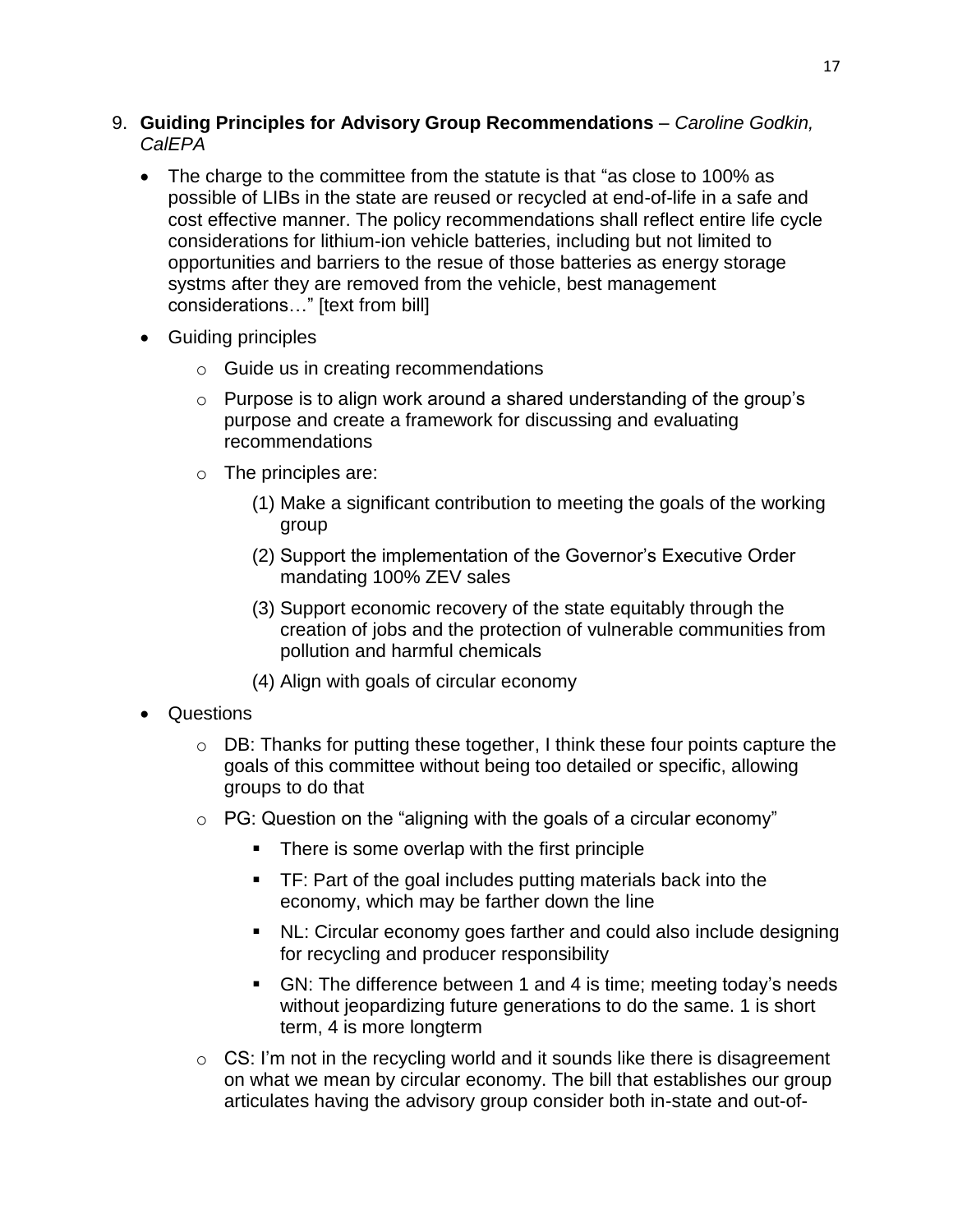state options, so my narrow comment is that we might want to slightly tweak the third bullet so that it allows us to explore options even if they don't have in-state job opportunities. We should also think about what are the values this group wants to uphold. If I were to recast what I've heard, they are:

- Support EV market, minimize environmental and health impacts of battery recycling especially on vulnerable communities (not just in California but beyond our border), support economic opportunities.
- **There is an opportunity to flesh out and/or recapitulate fourth** guiding principle
- o PG: Suggest delineating goals of a circular economy or dropping it and broadening number 3 beyond the state of California
- CG: Courtney, if you have thoughts on revising this could you share them with me so we can recirculate another draft? Each subcommittee can also think about these principles, then when we come back in March we can have a view that everyone is comfortable with.
- o AL: In addition to supporting governor's executive order on ZEVs, but we might also want to encourage supporting a decarbonized energy system (relevant to reuse)
	- CG: Suggestion that guiding principle can be "supports overall climate goals"
- o BK: Support that statement and call out SB 100, it's impossible to have 100% renewable energy system without storage and if we are able to facilitate cost effective storage we could contribute to the goals of SB 100
- o TA: We are straying from our original goal of lithium car battery recycling and we already have a lot on our plate. Adding global economy and carbon free and all those things are great but we aren't going to be able to have a large impact on that. We should focus on what we are doing and not try to solve all the problems of the state
- o TF: I support Terry's statement and Courtney's statement. For number 1, I was thinking we could add something about looking for the most sustainable and efficient solutions that maximize the value of the batteries
- o MO: Todd and Lou both agree with Terry. I agree with Courtney talking about the values, specifically. I agree in principle that we have a specific mandate and not a lot of time. I don't see 2,3,4 as being requirements. It's more that when we are evaluating options they should be aligned with climate goals and equitable recovery.
- o GN: Suggest that they say complement instead of support
- $\circ$  CG: Thank you for these discussions, we will update a draft and share that, *then each subcommittee can have a more detailed discussion*